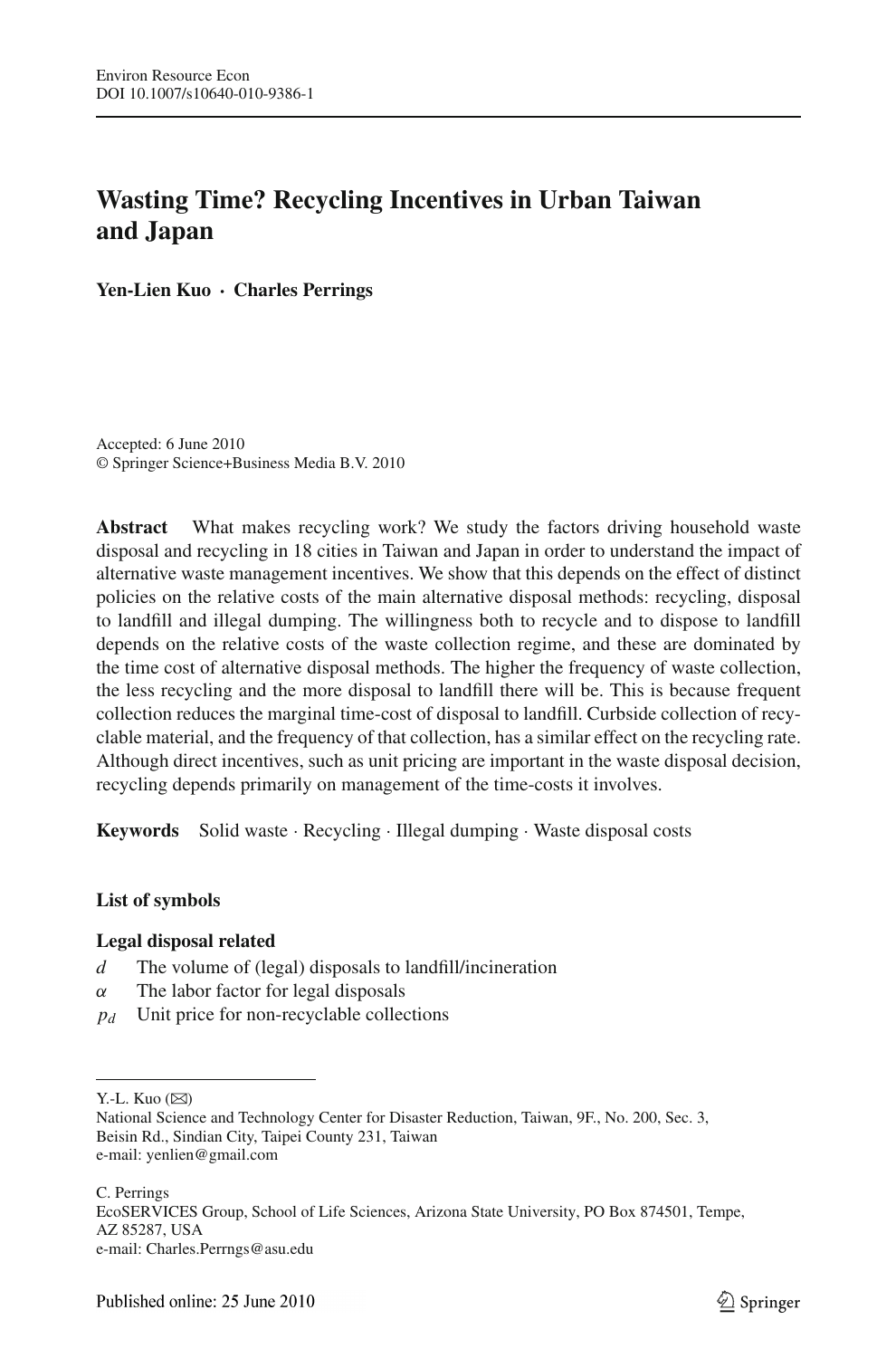# **Recycling related**

- *r* The volume of recycled waste
- $\beta$  The labor factor for recycling
- $p_{ri}$  Price of recyclable collection for the material *j*
- *fm* The nominal fine for non-compliance with mandatory recycling
- $\mu_r$  The probability of prosecution for non-compliance

# **Illegal dumping related**

- *b* The volume of illegal dumping
- $\gamma$  The labor factor for illegal dumping
- $f<sub>b</sub>$  The nominal fine for illegal dumping
- $\pi_b$  The probability of prosecution for illegal dumping

# **Proxies and policy dummies of above variables used in empirical study**

- *F* The collection frequency of legal disposal
- *N* Recycling enforcement
- *D* Population density
- *I* Inspection and enforcement for illegal dumping
- *C* How many material can be recycled on curbside
- *R* Total recyclables
- *T* Enforcement for unit pricing
- *D* Non-recyclable waste
- *W* Total waste
- *R* Recycling ratio
- *Y* Purchasing-power based income
- *T* Transparent bags for non-recyclable collection (waste disposal)
- *M* Mandatory recycling
- *Kj* Curbside recycling provided for *j*th material
- $p_r$  The maximum of  $p_{ri}$
- *U* On-time collection—demanding residents to hand garbage bags to haulers
- $f_z$  A policy of imposing fines for illegal dumping<br>  $\overline{z}$  A dummy for adoption of unit pricing
- *Z* A dummy for adoption of unit pricing

# **1 Introduction**

Municipal solid waste (MSW) has a special place amongst the polluting by-products of economic growth. For decades it has been at the head of the small list of waste materials that monotonically increase with per capita incomes in every country for which there are reliable data [\(Shafik 1994](#page-14-0); [Cole et al. 1997\)](#page-13-0). As domestic consumption increases, so does solid waste. As a result, many cities have introduced measures, including both regulations and market-based incentives, to increase the rate at which solid waste is recycled. These measures are designed to have three main effects: to increase recycling, to reduce disposal to legal landfills or incinerators, and to reduce the use of illegal dumpsites. While mandatory recycling supported by penalties for non-compliance are the instrument of choice in some locations, most municipalities rely on a mix of regulation and charges that collectively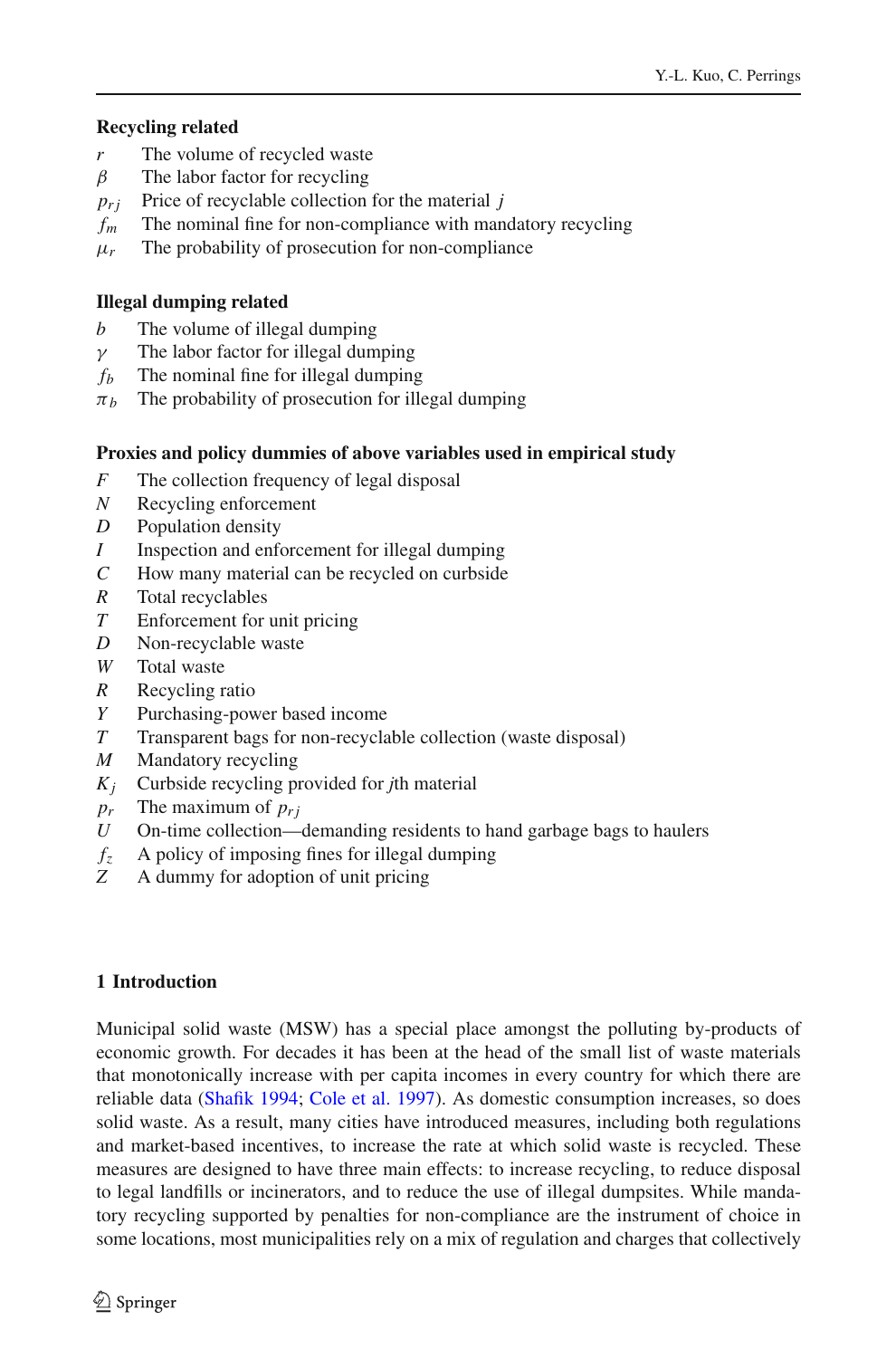change the relative private cost of the different waste disposal options open to households. These generally include the unit pricing of waste. Waste collection fees based on the volume or weight of waste products simultaneously discourage disposals to landfills and encourage waste recycling. Since unit pricing may be expected to encourage illegal dumping, however, it is seldom sufficient. It is therefore usually used as part of a mix of instruments. In this paper we consider what it is that makes a mix of instruments effective in achieving municipalities' recycling goals, using evidence on MSW regimes and material-specific recycling practices in 18 cities in Taiwan and Japan.

There [are relatively few empirical studies of municipal recycling, and only](#page-14-2) Reschovsky and Stone [\(1994](#page-14-2)); Sterner and Bartelings (1999); [Jenkins et al.](#page-14-4) [\(2003\)](#page-14-4) and [Kipperberg](#page-14-5) [\(2007\)](#page-14-5) use household material-specific recycling data to analyze the effect of recycling programs. Most existing studies treat all recyclable materials as uniform, and use aggregate data. While the studies that do make use of material-specific data disagree on whether unit pricing significantly increases recycling, they all find that when combined with measures that reduce the cost of recycling to the household such measures can have a positive effect. The studies that rely on aggregated data are more consistent in their findings. During the 1990s, one set of studies suggested that the incentive effects of unit pricing could be quite substantial. [Miranda et al.](#page-14-6) [\(1994\)](#page-14-6), for example, found that, for 7 out of 9 communities, waste to landfills and incinerators declined by between 20 and 50% following the adoption of unit pricing of waste, while all communities saw recycling increase by between 30 and 100%. [Seguino et al.](#page-14-7) [\(1995](#page-14-7)) found that per capita waste in communities with unit pricing (pay-bythe-bag) was 56% lower than that in communities without it. [Miranda and Aldy](#page-14-8) [\(1998](#page-14-8)) again showed that most communities reported at least a 20% reduction in waste and a 30% increase in recycling after unit pricing was adopted.

The more systematic evidence on the price elasticity of demand for non-recyclable<sup>[1](#page-2-0)</sup> waste collection services in cities using unit pricing is less positive. Most estimates of the price elasticity lie between −0.12 and −0.39 [\(Wertz 1976;](#page-14-9) [Jenkins 1993;](#page-14-10) [Strathman et al.](#page-14-11) [1995](#page-14-11); [Podolsky and Spiegel 1998](#page-14-12); [Houtven and Morris 1999](#page-14-13); [Kinnaman and Fullerton 2000](#page-14-14); [Dijkgraaf and Gradus 2004\)](#page-13-1). Once again, the biggest difference observed in empirical studies is between US and European cases. The US, applies can/volume and tag systems. Studies of household demand for such services in the 1990s showed the elasticity to be either insignificant [\(Hong et al. 1993\)](#page-14-15), or very low (0.058 in [Fullerton and Kinnaman](#page-13-2) [\(1996\)](#page-13-2) 0.013 in [Hong and Adams 1999](#page-13-3)). Although the elasticity under bag and weight systems was higher, (0.26 in [Houtven and Morris 1999\)](#page-14-13) it was still lower than elsewhere. Moreover, in some cases the introduction of pricing systems increased waste flows. In Marietta, Georgia, for example, it was found that 'in the can system' generally increased total waste generation, while reductions achieved through 'in the bag system' were insignificant [\(Nestor and Podolsky](#page-14-16) [1998](#page-14-16)).

Studies elsewhere in the world indicate a price elasticity of demand for non-recyclable waste collection that is higher than in the US. A study of 20 Korean cities, for example, yielded an estimate of 0.154 (Hong 1999), while two studies of the effects of a range of waste pricing schemes in the Netherlands yielded estimates of 0.71 [\(Dijkgraaf and Gradus 2004\)](#page-13-1) and 1.39 [\(Linderhof et al.](#page-14-1) [\(2001\)](#page-14-1)). The evidence on the cross price elasticity of recycling follows a very similar pattern. Estimates range from 0.073 to 0.457, and are systematically

<span id="page-2-0"></span><sup>&</sup>lt;sup>1</sup> Based on the nature of waste, MSW can be classified as non-recyclable, recyclable, hazardous, and bulky waste. Non-recyclable waste is referred to as unsorted waste, mixed waste, or rubbish and garbage in colloquial language. Recyclable waste (recycling in this paper), consists of the recyclable materials discarded by households via recycling collection systems rather than recycled or reused waste.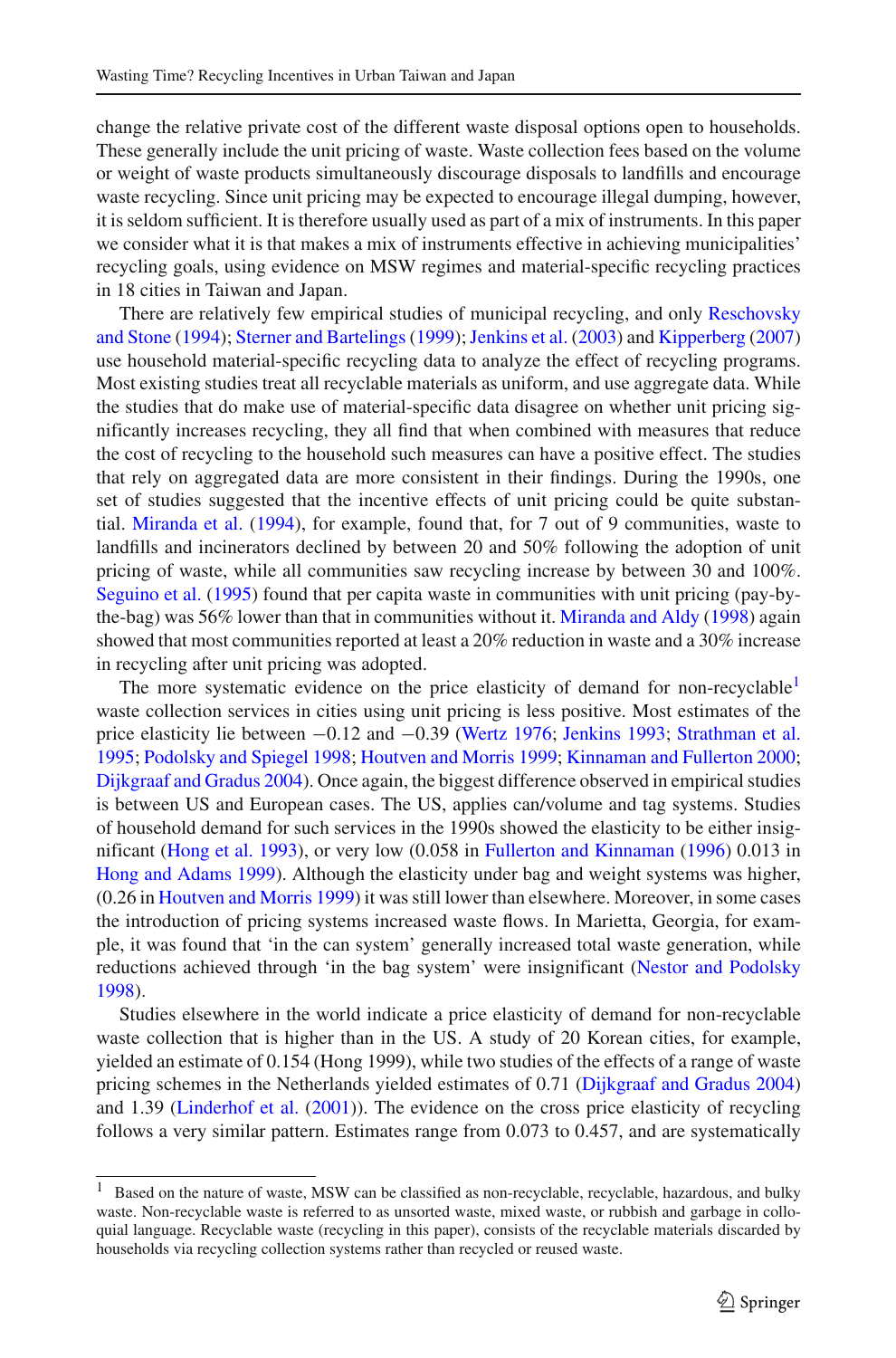lower in the US than elsewhere [\(Kinnaman and Fullerton 2000;](#page-14-14) [Dijkgraaf and Gradus 2004](#page-13-1); [Hong et al. 1993](#page-14-15); [Fullerton and Kinnaman 1996](#page-13-2); Hong 1999; [Hong and Adams 1999\)](#page-13-3).

While the difference between the US experience and experience elsewhere is not our concern, it is instructive. Aside from cultural factors, one explanation for the systematic difference observed in cities in the US and elsewhere is the effect of the other elements in the mix of measures applied to the problem. In Taiwan, for example, [Shaw and Tsai](#page-14-18) [\(2002\)](#page-14-18) found that, in Taiwan, both unit pricing and mandatory recycling can significantly increase household recycling time, but only unit pricing can decrease garbage disposal. In fact the evidence on the effect of mandatory schemes is mixed. Studies of the problem in the United States [\(Reschovsky and Stone 1994;](#page-14-2) [Jenkins et al. 2003](#page-14-4)) found that mandatory recycling had no significant impact on recycling. A more recent study of mandatory recycling in Norway, however, found that it significantly increased recycling of specific wastes—metal and food [\(Kipperberg 2007\)](#page-14-5). Similarly, [Yang and Innes](#page-14-19) [\(2007\)](#page-14-19) found that a combination of unit pricing, a ban on plastic bags, and mandatory recycling in Taiwan both increased recycling and decreased disposal.

In this paper, we seek to understand the impact of the array of measures used to encourage recycling in Taiwan and Japan. Using a household behavior model fitted with data from 18 cities in Taiwan and Japan, we identify the factors driving the household choices between the possible disposal options, including illegal disposal. The study is unusual in including at least one category of illegal disposal<sup>2</sup> (we are aware of just one empirical study of this problem, Miranda and Bynum 2002). We find that the effectiveness of policies based on a combination of mandatory recycling and the unit pricing of waste collection depends on a set of factors that collectively alter the private relative cost of disposal options more profoundly than the waste collection charge and the penalty for non-compliance with mandatory recycling can do alone. More particularly, we find that the dominant factor in household waste disposal decisions is the time cost of alternative options. Wasted time is the main cost of waste disposal.

#### **2 A Household Waste Disposal Model**

Most empirical studies of waste disposal policies are based on household behavior models. The first model of household behavior in relation to waste disposal [\(Smith 1972](#page-14-20)) included the choice between disposal to landfill and recycling. This remained the standard choice until [Fullerton and Kinnaman](#page-13-4) [\(1995](#page-13-4)) added illegal dumping as a third option. [Kuo](#page-14-17) [\(2005\)](#page-14-17) later added storage/composting. The basic model supposes that in a city of *n* households, at time *t*, the representative household (*i*) consumes a bundle of goods,  $x_t$ , a portion of which,  $ax<sub>t</sub>$ , become waste products in the process of consumption. The disposal options open to the household are disposal to landfill,  $d_t$ , recycling,  $r_t$ , or illegal disposal,  $b_t$ . Illegal dumping generates a public, non-depletable externality,  $B_t = \sum_{i=1}^n b_i^i$ . Waste not discarded in these three ways may be stored,  $s_t$ , with decomposition rate,  $\phi$ . Hence stored waste evolves according to:

$$
\frac{ds}{dt} = \alpha x_t - d_t - b_t - r_t - \phi s_t \tag{1}
$$

<span id="page-3-1"></span><span id="page-3-0"></span><sup>2</sup> This includes littering, burning, dumping in commercial dumpsters and disposal in other jurisdictions. It also includes disposing of mandatory recyclables to landfill. We consider this last category of illegal dumping.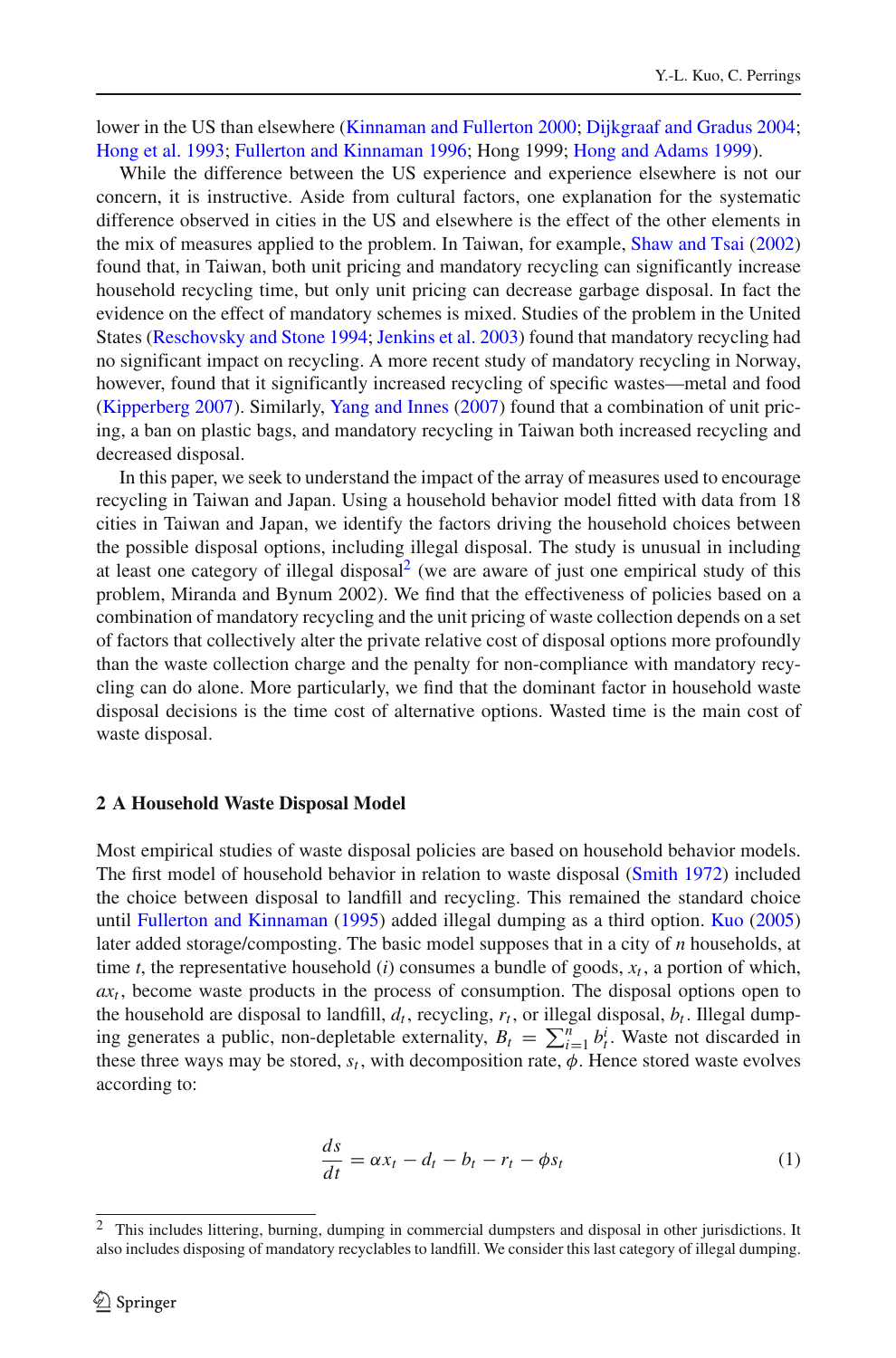Households derive utility from consumption and disutility from waste. If the discount rate is  $\delta$ , the discounted utility stream of the *i* household at time 0 is given by:

$$
U_0^i = \int\limits_{t=0}^T u_t^i(x_t, s_t, B_t) e^{-\delta t} dt
$$
 (2)

<span id="page-4-1"></span>with the marginal utility of consumption being positive and diminishing, and the marginal utility of waste being negative and diminishing : i.e.:  $u_x > 0$ ,  $u_{xx} < 0$ ,  $u_s < 0$ ,  $u_{ss} < 0$ ,  $u_B < 0$ , and  $u_{BB} < 0$ . The cost of disposal alternatives comprises both the direct time commitment involved, and any other direct or indirect costs associated with each option. Suppressing superscript *i* the time cost for the three options is  $L_d$ ,  $L_r$  and  $L_b$  out of an effective time endowment of L. The direct costs of the first two options are  $p_d$  and  $p_r$ . If the nominal fine for illegal dumping is  $f_b$  and the chance of being prosecuted is  $\pi(E, b_t)$ , a function of enforcement and the amount dumped, and if the wage rate is *w*, the household budget constraint takes the form:

$$
w (L - L_d (d_t) - L_b (b_t) - L_r (r_t)) = p_x x_t + p_d d_t + \pi (E, b_t) f_b \tag{3}
$$

<span id="page-4-0"></span>Maximization of  $(2)$  subject to  $(3)$  by choice of the level of consumption and the waste disposal options requires satisfaction of the following first order necessary conditions on those options:

$$
\left(w\left(L_{d_{dt}}\right)+p_{d}\right)\lambda_{1}+\lambda_{2}=0\tag{4}
$$

$$
\left(w\left(L_{r_{rt}}\right)+p_r\right)\lambda_1+\lambda_2=0\tag{5}
$$

$$
-u_B^i + \left(w\left(L_{b_{bt}}\right) + \pi_{bt}f_b\right)\lambda_1 + \lambda_2 = 0\tag{6}
$$

where the co-state variable,  $\lambda_1$ , is the marginal utility of income, and  $\lambda_2$  is the marginal disutility of waste. The arbitrage condition between waste disposal options,

$$
w\left(L_{d_{dt}}\right) + p_d = w\left(L_{b_{bt}}\right) + \pi_{bt}f_b - \left(\frac{u_B^i}{\lambda_1}\right) = w\left(L_{r_{rt}}\right) = \frac{u_s}{\phi} \tag{7}
$$

requires that the marginal cost of each disposal option be equal.

The marginal cost of disposal options may be influenced by a number of factors other than the direct price of each option. The waste and recycling collection regimes can, for example, significantly affect the time associated with each disposal method. From the household behavior model, this should impact the effectiveness of the price incentives used as part of the policy. In Taipei, for example, introduction of a unit pricing policy (bag system) decreased waste disposal by 32.79% and increased recycling by 98.87% in two years. While this implies a highly elastic response to a price signal, it should also be noted that charging was introduced alongside a series of collection reforms that significantly affected the net benefits to alternative disposal methods for Taipei residents. These included both high collection frequency (5–6 times per week) and a 'no garbage in the street' policy.<sup>3</sup> Since Taipei residents—as in other cities in the region—mostly live in small, high rise apartments, the costs of waste storage are also high.

To capture the impact of these factors we estimate a reduced form of the household behavior model [\(1\)](#page-3-1)–[\(3\)](#page-4-0) that includes a number of properties of the collection system in addition. The time and direct costs of the three disposal options have already been defined. In this

<span id="page-4-2"></span>The policy requires that residents hand garbage bags to haulers rather than just leave them at collection points, called on-time collection in this paper.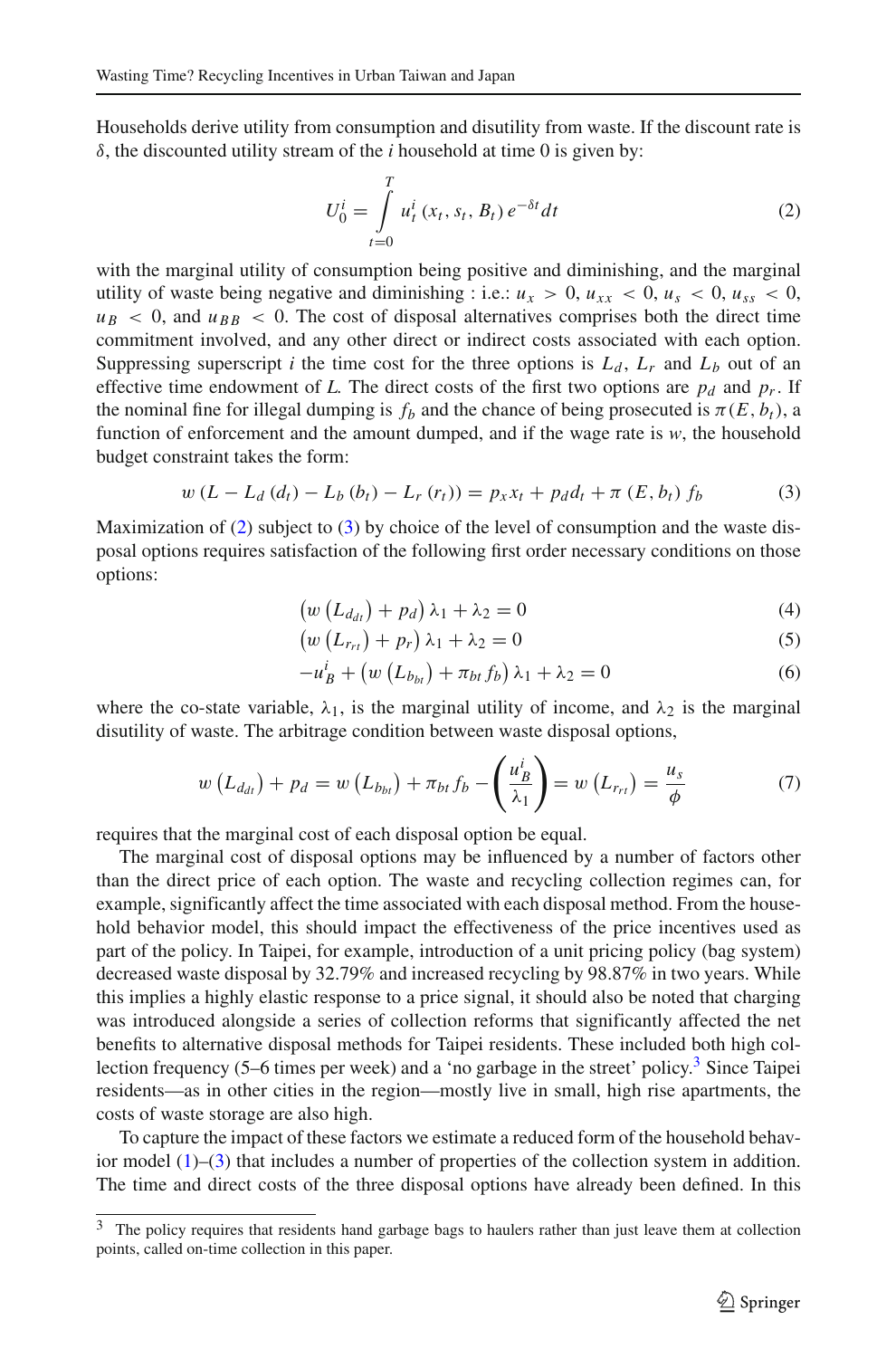case we are interested in systems involving mandatory recycling, so the penalty for disposing of recyclable materials as non-recyclable is also part of the cost of disposal to landfill. We expect that the chance of being prosecuted,  $\mu$ , decreases with recycling,  $1/r$ , and the penalty for insufficient recycling,  $f_m$ . The marginal expected penalty is thus  $\mu_r f_m$ . Since household behavior has been shown to vary systematically with income, education and other socio-economic variables, we also include a vector of such variables, *S*. Suppressing time subscripts on the independent variables for clarity, the reduced form of the household decision model for each option is:

$$
r_t = r(L_r, p_r, \mu_r f_m, S) \tag{8}
$$

$$
d_t = d(L_d, p_d, S) \tag{9}
$$

$$
b_t = b(L_b, \pi_b f_b, S) \tag{10}
$$

We approximate the time cost of the different disposal options by a measure of the time elapsed between waste generation and disposal. This is consistent with studies that have used a travel cost approach to estimating the value of waste collection (e.g. [Salkie et al. 2001\)](#page-14-21), although in our case the time elapsed includes both storage in house and the time cost of the chosen option for disposing of stored waste. The approach implies that aside from the collection fee,  $p_d$ , the cost of disposal can be approximated by the time costs involved. Because most cities provide curbside waste collection, the major part of the cost of disposal is the time that the waste has to be held until disposal. A lower frequency of waste collection a higher time cost—in terms of domestic waste storage as well as waste removal. A reasonable proxy for the time cost of legal disposal is thus the frequency of collection, *F*:

$$
L_d = L_d(F) \quad \text{and} \quad L_{d_F} \le 0 \tag{11}
$$

An additional cost of disposal to landfill is any penalty for non-compliance with a mandatory recycling policy. This is equal to the marginal expected fine for non-compliance, already defined as  $\mu_r f_m$ . We take this to be a function of recycling enforcement policies, *N*. For example, a policy of using transparent bags for waste disposal lowers the costs of inspection and thus increases the likelihood of detection. It follows that:

$$
\mu_r = \mu_r \ (N) \quad \text{and} \quad \mu_{rN} \ge 0 \tag{12}
$$

The labor cost of recycling,  $L_r$ , can also be separated into a distance cost and a time cost, and as with disposal to landfill, this can be approximated by the frequency of curbside collection, denoted  $K_j$  for the *j*th recyclable material. So we have:

$$
L_{rj} = L_r(K_j) \quad \text{and} \quad L_{r_{Kj}} \le 0 \tag{13}
$$

The cost of illegal dumping is the expected value of the fine, already defined. We assume that the probability of being prosecuted and the volume of illegally dumped waste are a function of population density, *P*, and enforcement effort, *E.* The probability of being prosecuted and the marginal distance cost of illegal dumping are both lower in low population density areas. So we have:

$$
\pi_b = \pi_b(P, E), \pi_{b_P} \ge 0 \quad \text{and} \quad \pi_{b_E} \ge 0 \tag{14}
$$

$$
L_b = L_b(P) \quad \text{and} \quad L'_b \ge 0 \tag{15}
$$

Hence the reduced-form model of each recyclable material depends on the legal disposal variables,  $p_d$  and *F*, recycling policy variables,  $p_{rj}$ ,  $f_m$ ,  $K_j$ , and *N*, the illegal dumping variables *fb*, *E* and *P*, together with a vector of socioeconomic factors, *S*.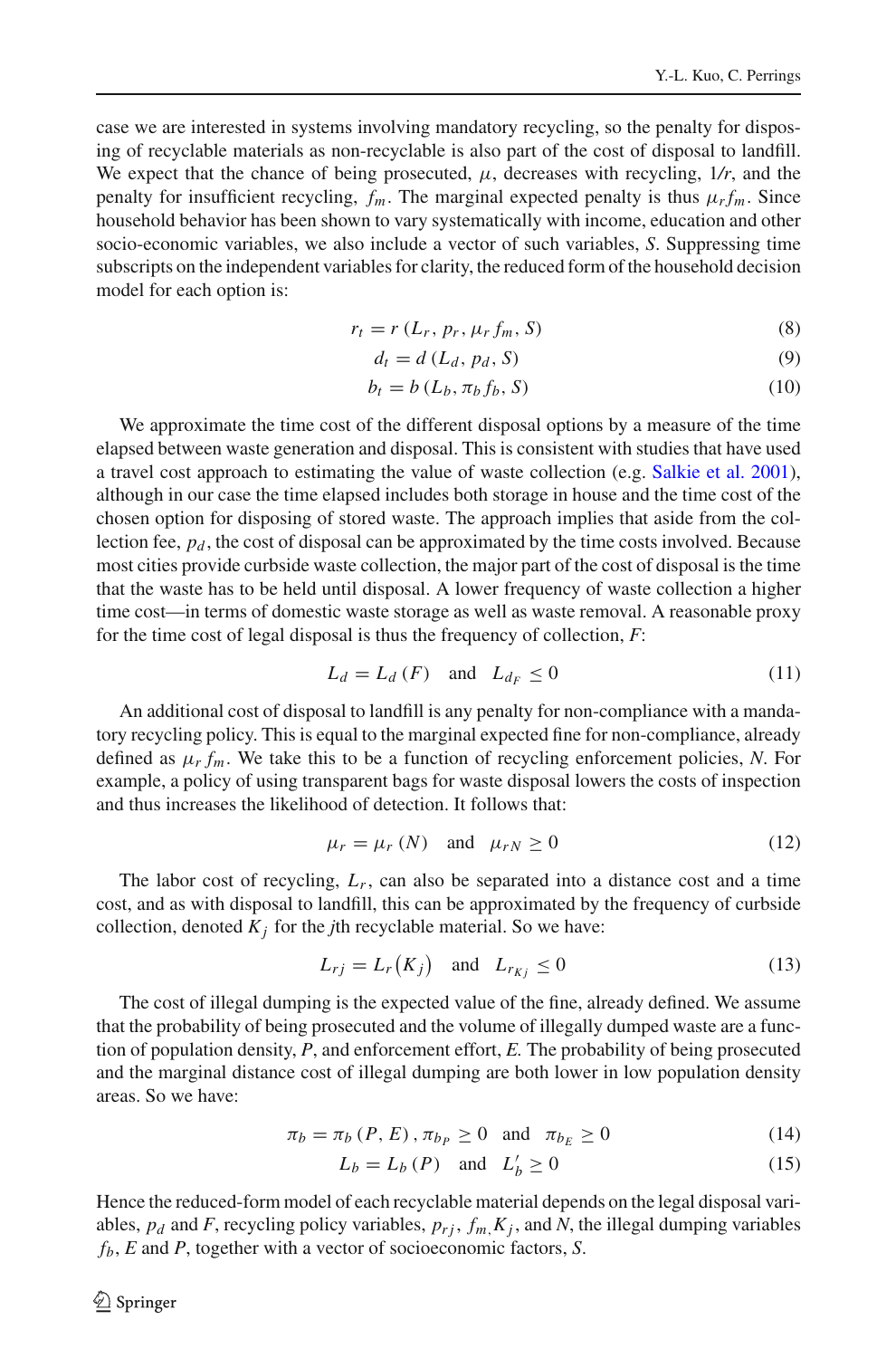$$
r_{jt} = r(p_d, F; p_{rj}, f_m, K_j, N; f_b, E, P; S)
$$
 (16)

Aggregate recycling is simply the sum of all recyclable materials (*C* kinds of materials):

$$
r_t = \sum_{j=1}^{c} r_{jt} \tag{17}
$$

and the reduced-form aggregate recycling model is:

$$
r_t = r \left( p_d, F; \mathbf{p}_r, f_m, K, N; f_b, E, P; S \right)
$$
 (18)

where  $\mathbf{p}_r$  is the vector recyclable prices. The household's disposal of non-recyclable wastes similarly depends on the marginal cost of each disposal option, and this in turn depends on the effect of collection methods on both the time and direct costs of collection. In a number of the cities investigated in this study, a system of 'on time collection'—under which residents are required to hand waste directly to the collectors—allows haulers to check paid bag usage. Denoting 'on time collection' by *U,* we can write the reduced-form for the non-recyclable disposal model as:

$$
d_t = d(p_d, F, U; \mathbf{p}_r, f_m, K, N, C; f_b, E, P; S)
$$
\n(19)

while the recycling ratio is the ratio of the aggregate recycling and total waste.

$$
R_t = \frac{r_t}{r_t + d_t} = R(p_d, F, U; \mathbf{p}_r, f_m, K, N, C; f_b, E, P; S)
$$
 (20)

### **3 Data and Model Estimation**

Two kinds of data were used to estimate these models. The first comprises household level data on disposal and recycling behavior. The second comprises municipal data on the waste management system. The main sources for these data are municipal statistics and individual household surveys. In this paper we focus on city level data, partly because of well-recognized biases in self reported recycling activities [\(Reschovsky and Stone 1994;](#page-14-2) [Martin et al.](#page-14-22) [2006](#page-14-22)).

The data derive from a set of 18 cities in Taiwan and Japan (Table [1\)](#page-6-0). The selected cities use a range of waste-management policies. They also operate a range of frequencies or methods of garbage and recycling collection. Data on household waste disposal and recycling were obtained from online databases of the Environmental Protection Administration, Taiwan and

<span id="page-6-0"></span>

| Country               | Japan    |         |            |          | Taiwan    |         |
|-----------------------|----------|---------|------------|----------|-----------|---------|
| City name and density | Sapporo  | 1646.60 | Osaka      | 11225.09 | Taipei    | 9720.39 |
| (people/ $km^2$ )     | Sendai   | 1270.28 | Kobe       | 2697.95  | Hsinchu   | 3640.86 |
|                       | Chiba    | 3257.53 | Kitakyushu | 2060.86  | Tainan    | 4241.50 |
|                       | Yokohama | 7995.17 | Fukuoka    | 3864.42  | Kaohsiung | 9831.20 |
|                       | Nagoya   | 6696.51 | Nagasaki   | 1244.27  | Keelung   | 2945.19 |
|                       | Kyoto    | 2406.30 | Naha       | 7831.70  | Taichung  | 6100.64 |

**Table 1** Chosen cities and their population density in 2002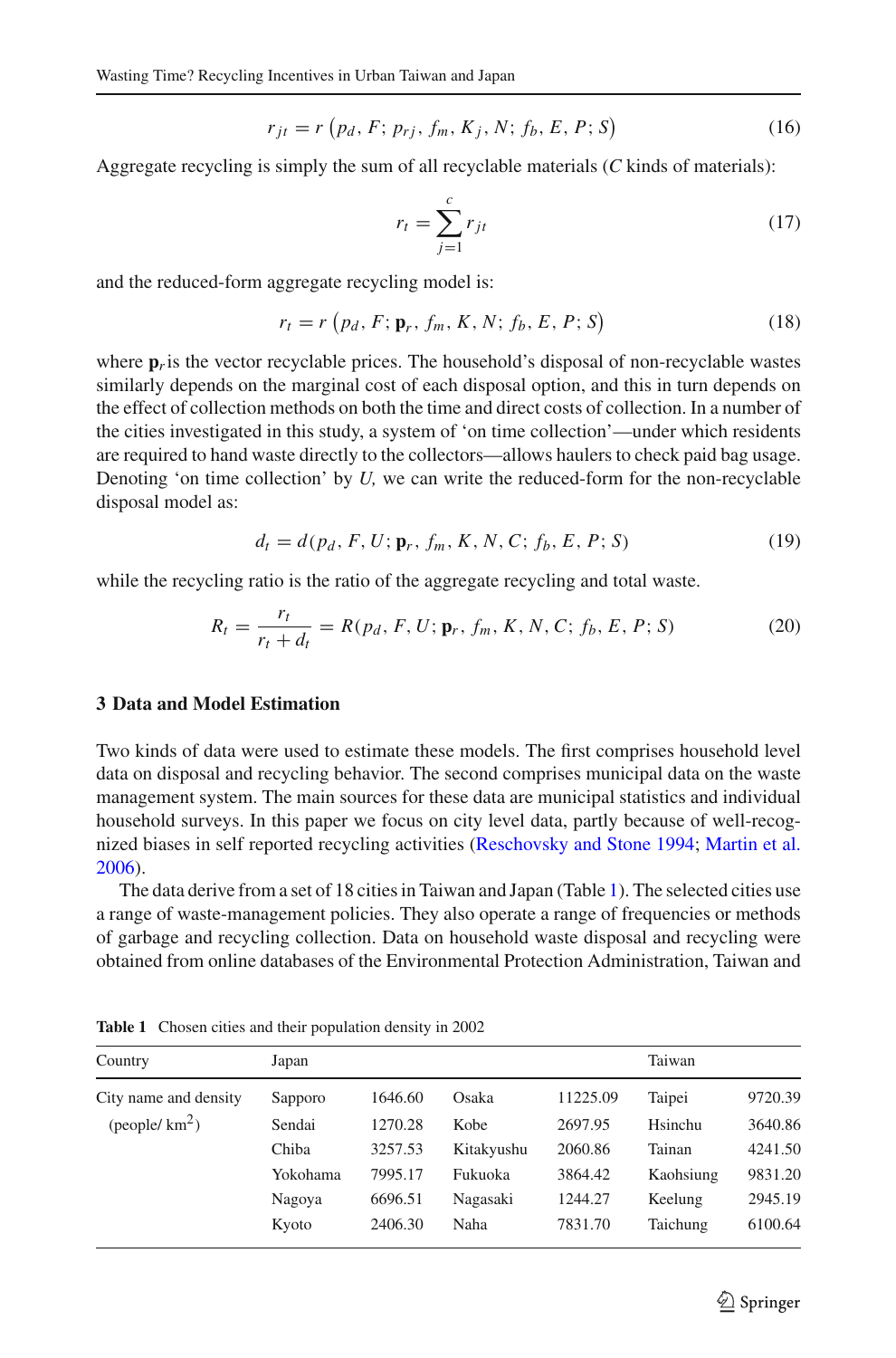<span id="page-7-1"></span>

| Variable            | Mean    | <b>SD</b> | Minimum          | Maximum | Cases |
|---------------------|---------|-----------|------------------|---------|-------|
| Non-recyclable      | 839.35  | 179.94    | 472.00           | 1491.00 | 108   |
| Japan cases         | 794.85  | 133.83    | 571.47           | 1180.62 | 72    |
| Taiwan cases        | 928.36  | 224.58    | 472.00           | 1491.00 | 36    |
| Total waste         | 978.90  | 162.71    | 634.28           | 1639.89 | 108   |
| Japan cases         | 954.48  | 142.44    | 634.28           | 1295.18 | 72    |
| Taiwan cases        | 1027.74 | 189.99    | 635.92           | 1639.89 | 36    |
| Recyclable paper    | 81.86   | 68.74     | $\boldsymbol{0}$ | 325.92  | 108   |
| Japan cases         | 98.45   | 75.14     | $\overline{0}$   | 325.92  | 72    |
| Taiwan cases        | 48.68   | 35.98     | 0.82             | 148.83  | 36    |
| Recyclable metal    | 22.14   | 13.64     | 0.29             | 57.95   | 108   |
| Japan cases         | 24.01   | 11.64     | 2.52             | 52.86   | 72    |
| Taiwan cases        | 18.42   | 16.51     | 0.29             | 57.95   | 36    |
| Recyclable glass    | 11.34   | 11.03     | 0.02             | 49.32   | 108   |
| Japan cases         | 15.85   | 10.92     | 0.23             | 49.32   | 72    |
| Taiwan cases        | 2.32    | 2.00      | 0.02             | 6.92    | 36    |
| Recyclable PET      | 4.03    | 3.07      | $\overline{0}$   | 11.95   | 108   |
| Japan cases         | 3.41    | 2.44      | $\overline{0}$   | 9.84    | 72    |
| Taiwan cases        | 5.25    | 3.79      | 0.12             | 11.95   | 36    |
| Recyclable plastics | 5.77    | 8.95      | $\mathbf{0}$     | 36.35   | 108   |
| Japan cases         | 3.94    | 9.22      | $\mathbf{0}$     | 36.35   | 72    |
| Taiwan cases        | 9.44    | 7.18      | $\overline{0}$   | 28.99   | 36    |
| Total recyclables   | 139.55  | 94.43     | 2.09             | 419.45  | 108   |
| Japan cases         | 159.64  | 99.01     | 29.64            | 419.45  | 72    |
| Taiwan cases        | 99.38   | 69.89     | 2.09             | 241.17  | 36    |

**Table 2** Descriptive statistics of dependent variables (g/person.day)

from the Ministry of Environment, Japan.<sup>[4](#page-7-0)</sup> The data cover the period from 1998 to 2003. Descriptive statistics on dependent variables, including per capita per day non-recyclable and total waste generation, the recyclable paper, metal, glass, PET bottles, plastics and total recyclables, are listed in Table [2.](#page-7-1)

Of the socio-economic variables average, *Y*, income turns out to be the dominant influence on disposal choices. Hence we set  $Y \simeq S$ , and approximate *Y* by per capita Regional Gross Domestic Product. Japanese cities' per capita GDP is unavailable but prefectural per capita  $GDP<sup>5</sup>$  is a reasonable proxy—since the Prefecture is a higher level of local government than the City and most selected cities are capitals of prefectures. To ensure that income data for each city and year in the two countries are consistent, nominal per capita regional GDP was converted to common unit. Specifically, we converted nominal per capita regional GDP to real

<span id="page-7-0"></span><sup>4</sup> a. Environmental Database, Environmental Protection Administration, Executive Yuan, R.O.C. (Taiwan) [\(http://edb.epa.gov.tw/\)](http://edb.epa.gov.tw/); b. Survey of Municipal Solid Waste Management of Ministry of Environment, Japan [\(http://www.env.go.jp/recycle/waste\\_tech/ippan/\)](http://www.env.go.jp/recycle/waste_tech/ippan/).

<span id="page-7-2"></span><sup>5</sup> Prefectural per capita GDP is obtained from the Prefectural Account, Economic and Social Research Institute, Cabinet Office, Japan [\(http://www.esri.cao.go.jp/jp/sna/toukei.html#kenmin\)](http://www.esri.cao.go.jp/jp/sna/toukei.html#kenmin).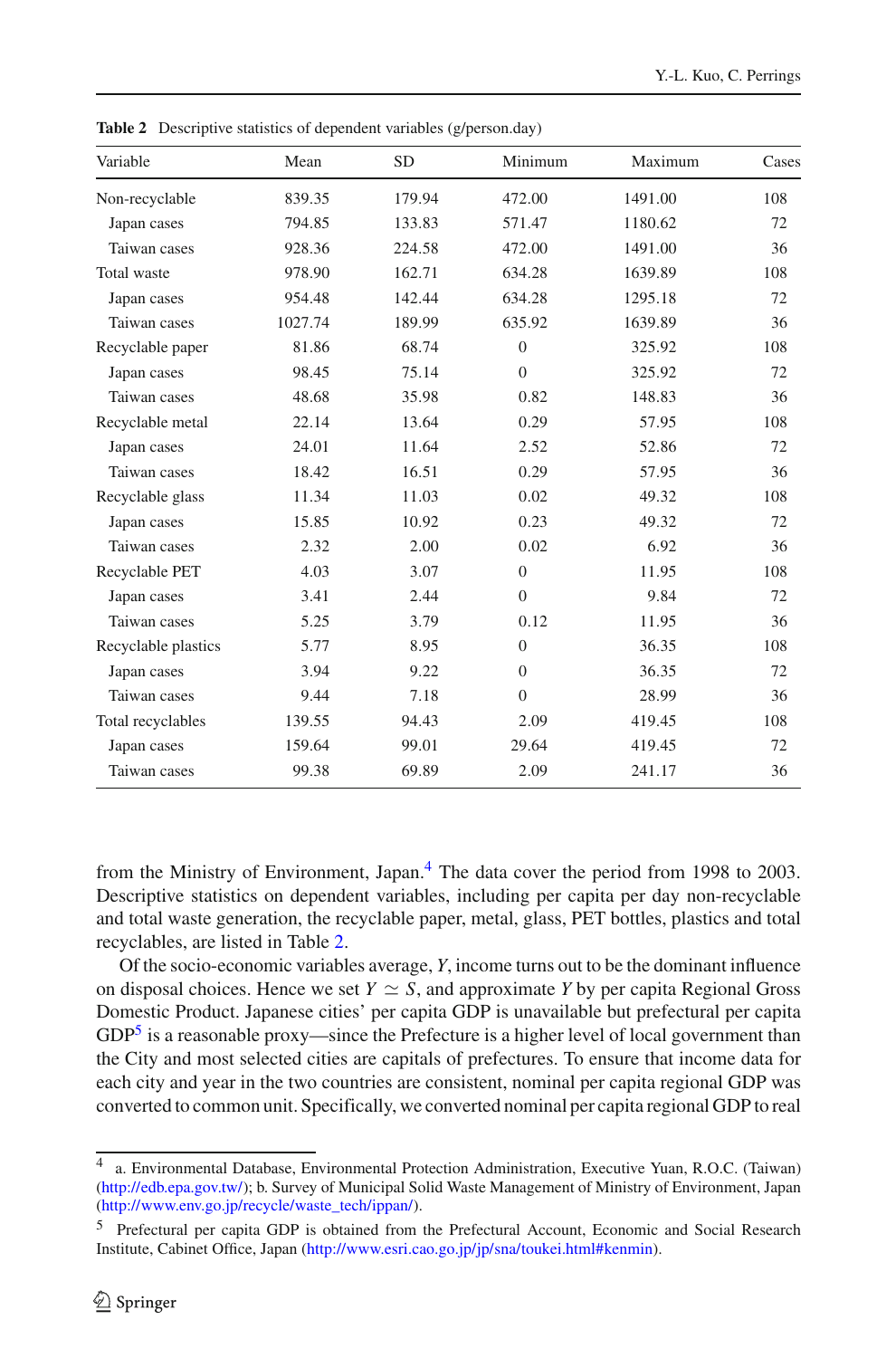<span id="page-8-3"></span>

| Variable     | Mean     | SD      | Minimum  | Maximum  | Cases |
|--------------|----------|---------|----------|----------|-------|
| ya           | 20946.24 | 3549.61 | 14676.60 | 30608.02 | 108   |
| Japan cases  | 20230.76 | 3330.16 | 14676.60 | 27716.36 | 72    |
| Taiwan cases | 22377.20 | 3586.51 | 17517.54 | 30608.02 | 36    |
| $P^{\rm b}$  | 4872.92  | 3130.94 | 1239.09  | 11690.07 | 108   |
| Japan cases  | 4313.62  | 3150.25 | 1239.09  | 11690.07 | 72    |
| Taiwan cases | 5991.53  | 2811.83 | 2862.33  | 9831.20  | 36    |

**Table 3** Descriptive statistics of per capita income and population density

<sup>a</sup> International dollars/person year; <sup>b</sup> People/ $km^2$ 

per capita regional GDP (1995 prices) using consumer price indices,<sup>6</sup> and then converted real per capita regional GDP to purchasing-power-parity income[.7](#page-8-1) This has a significant effect. While average per capita income (1995 US dollars) in Japanese cities was double that in Taiwanese cities, average purchasing-power-parity income in Taiwan and Japan are much closes. Data on income and population density<sup>[8](#page-8-2)</sup> are summarized in Table [3.](#page-8-3)

We obtained data on the waste management variables from a survey of cities' solid waste management authorities administered in January 2005. The survey posed a number of questions about waste management policies and procedures in the city during the period 1998 to 2004. It attracted a 100% response rate. Importantly, it added additional explanatory variables to the data on the cost of alternative disposal methods. Two kinds of recycling enforcement policies are applied in this set of cities. First, a number of Taiwanese cities have mandatory recycling policies, *M*. In fact several of these were initiated during the survey period: Taichung City, Kaohsiung City, Keelung City and Tainan City started mandatory recycling in July 1998, January 2001, July 2001 and July 2003, respectively. Second, several Japanese cities, and Taipei City, Taiwan, require residents to use transparent bags or authorized transparent bag for the collection of non-recyclable wastes, *T*. This is designed to lower inspection costs of insufficient recycling.

These policies are supported in several cities by unit pricing policies, *Z*. Between 1998 and 2003, six cities adopted unit pricing through a requirement that residents use an authorized garbage bag for dumping. Taipei City has applied a "Per Bag Garbage Collection Fee" from July 2000. In Japan, five cities have started to use unit pricing: Sendai City from April 1991, Chiba City from January 1995, Fukuoka City from December 1997, Kitakyushu City from July 1998, and Nagoya City from August 2000. The price of a garbage bag,  $p_d$ , is 0.047US\$ per 10 liters of waste in Japanese cities, and 0.145US\$ per 10liters in Taipei City. This reflects the fact that the price in Taipei City includes full collection and treatment costs. An additional difference between Japanese and Taiwanese cities is that non-recyclable waste collection frequencies are much higher in Taiwan (5–7 times per week) than in Japan (2–3 times per week). The descriptive statistics of these policy variables are listed in Table [4.](#page-9-0)

<span id="page-8-0"></span><sup>6</sup> The general (price) index of the city area is obtained from the Japanese Statistical Yearbook 2005 [\(http://](http://www.stat.go.jp/data/nenkan/index.htm) [www.stat.go.jp/data/nenkan/index.htm\)](http://www.stat.go.jp/data/nenkan/index.htm), and the price index is obtained from the Consumer Price Index, R.O.C. (Taiwan) Statistical Yearbook 2005 [\(http://eng.dgbas.gov.tw/\)](http://eng.dgbas.gov.tw/).

<sup>7</sup> Would Economic Outlook Database, International Monetary Fund [\(http://www.imf.org/external/pubs/ft/](http://www.imf.org/external/pubs/ft/weo/2005/02/data/index.htm) [weo/2005/02/data/index.htm\)](http://www.imf.org/external/pubs/ft/weo/2005/02/data/index.htm).

<span id="page-8-2"></span><span id="page-8-1"></span><sup>&</sup>lt;sup>8</sup> The data source for population is the same as that in Footnote 3. City territory data for Taiwanese cities are obtained from the Environmental Database, Environmental Protection Administration, Executive Yuan, R.O.C. (Taiwan), and for Japanese cities are obtained from the Japanese Local Governments website [\(http://](http://uub.jp/) [uub.jp/\)](http://uub.jp/).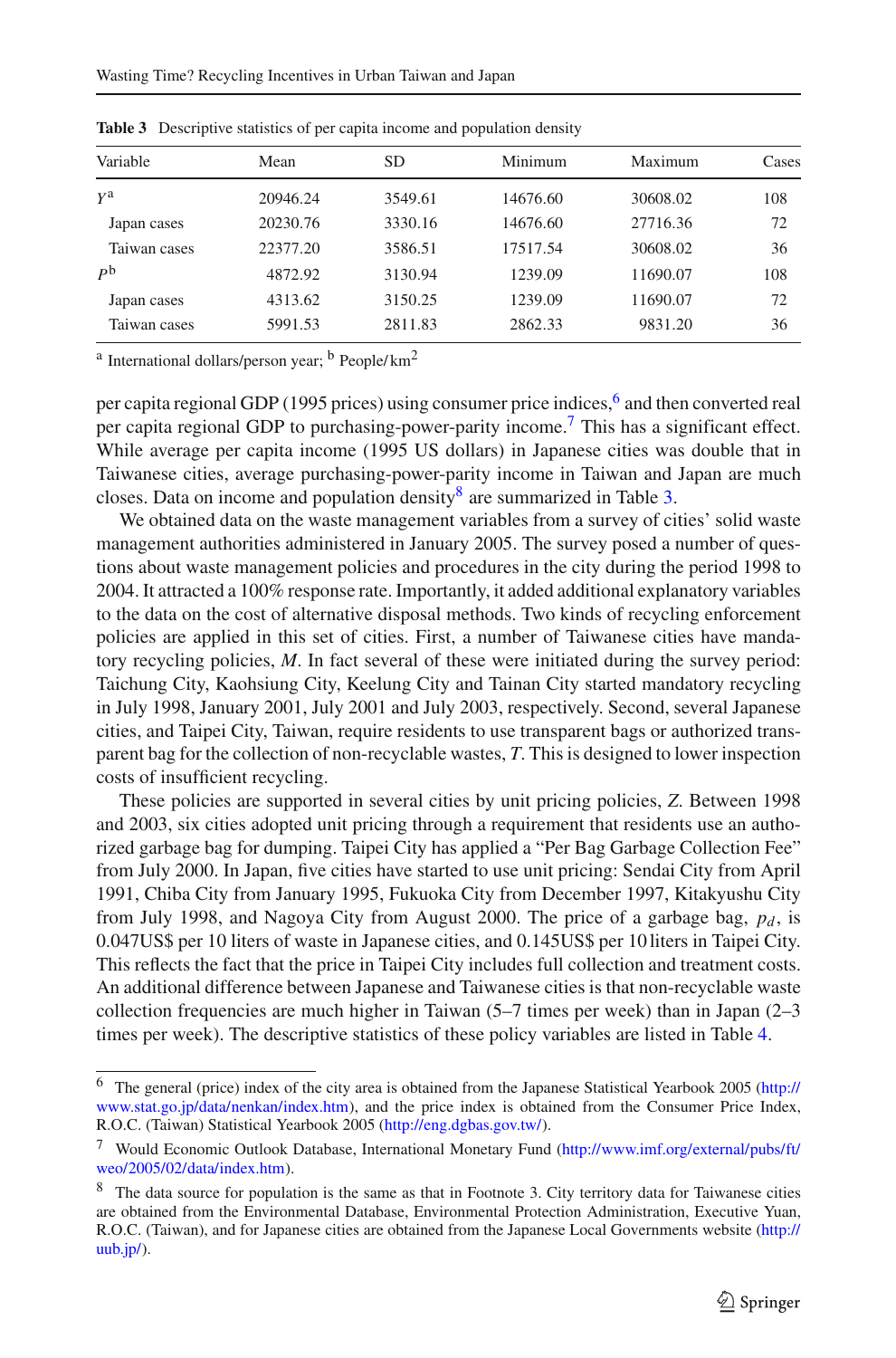<span id="page-9-0"></span>

| Variable                      | Mean             | <b>SD</b>        | Minimum          | Maximum          | Cases |
|-------------------------------|------------------|------------------|------------------|------------------|-------|
| $F^{\rm a}$                   | 3.57             | 1.93             | $\overline{c}$   | $\tau$           | 108   |
| Japan cases                   | 2.25             | 0.44             | $\overline{c}$   | 3                | 72    |
| Taiwan cases                  | 6.22             | 0.48             | 5                | 7                | 36    |
| $C^{\mathfrak{b}}$            | 2.69             | 1.74             | $\boldsymbol{0}$ | 7                | 108   |
| Japan cases                   | 3.17             | 1.70             | $\overline{2}$   | 7                | 72    |
| Taiwan cases                  | 1.75             | 1.42             | $\boldsymbol{0}$ | 5                | 36    |
| $T^{\rm c}$                   | 0.57             | 0.50             | 0                | 1                | 108   |
| Japan cases                   | 0.81             | 0.40             | $\overline{0}$   | 1                | 72    |
| Taiwan cases                  | 0.11             | 0.32             | 0                | 1                | 36    |
| $M^{\text{c}}$                | 0.12             | 0.33             | $\overline{0}$   | 1                | 108   |
| Japan cases                   | $\boldsymbol{0}$ | $\boldsymbol{0}$ | 0                | $\mathbf{0}$     | 72    |
| Taiwan cases                  | 0.36             | 0.49             | $\overline{0}$   | 1                | 36    |
| $K_{paper}^{\rm c}$           | 0.35             | 0.48             | 0                | 1                | 108   |
| Japan cases                   | 0.14             | 0.35             | 0                | 1                | 72    |
| Taiwan cases                  | 0.78             | 0.42             | $\overline{0}$   | 1                | 36    |
| $K_{metal}$ and $K_{glass}^c$ | 0.93             | 0.26             | 0                | $\mathbf{1}$     | 108   |
| Japan cases                   | 1.00             | $\boldsymbol{0}$ | 1                | 1                | 72    |
| Taiwan cases                  | 0.78             | 0.42             | 0                | 1                | 36    |
| $K_{pet}^c$                   | 0.86             | 0.35             | 0                | 1                | 108   |
| Japan cases                   | 0.90             | 0.30             | 0                | 1                | 72    |
| Taiwan cases                  | 0.78             | 0.42             | 0                | 1                | 36    |
| $K_{plastics}^{c}$            | 0.40             | 0.49             | $\overline{0}$   | 1                | 108   |
| Japan cases                   | 0.21             | 0.41             | 0                | 1                | 72    |
| Taiwan cases                  | 0.78             | 0.42             | 0                | 1                | 36    |
| $U^{\text{c}}$                | 0.27             | 0.45             | 0                | 1                | 108   |
| Japan cases                   | $\boldsymbol{0}$ | $\boldsymbol{0}$ | 0                | $\boldsymbol{0}$ | 72    |
| Taiwan cases                  | 0.81             | 0.40             | 0                | $\mathbf{1}$     | 36    |
| $f_z^{\rm d}$                 | 0.65             | 0.47             | $\overline{0}$   | $\mathbf{1}$     | 108   |
| Japan cases                   | 0.50             | 0.50             | $\boldsymbol{0}$ | 1                | 72    |
| Taiwan cases                  | 0.94             | 0.23             | $\boldsymbol{0}$ | 1                | 36    |
| $p_d^e$                       | 0.024            | 0.030            | 0.005            | 0.152            | 108   |
| Japan cases                   | 0.024            | 0.023            | 0.005            | 0.086            | 72    |
| Taiwan cases                  | 0.023            | 0.040            | 0.010            | 0.152            | 36    |
| $p_r^e$                       | 0.016            | 0.057            | $\boldsymbol{0}$ | 0.294            | 108   |
| Japan cases                   | 0.024            | 0.068            | 0                | 0.294            | 72    |
| Taiwan cases                  | 0                | $\boldsymbol{0}$ | $\boldsymbol{0}$ | $\boldsymbol{0}$ | 36    |

**Table 4** Descriptive statistics of independent variables

<sup>a</sup> Times/week; <sup>b</sup> categories of recyclable waste; <sup>c</sup> policy adopted = 1, policy not adopted = 0; <sup>d</sup> the authority tries to fine illegal dumping = 1, does not try to fine = 0; e USD/10 liters

Of the two curbside recycling variables used,  $K_j$  measures the frequency of curbside recycling for the *j*th recyclable waste material. We define *C* to be the number of categories of recyclable waste material that can be recycled on curbside. Curbside recycling is free in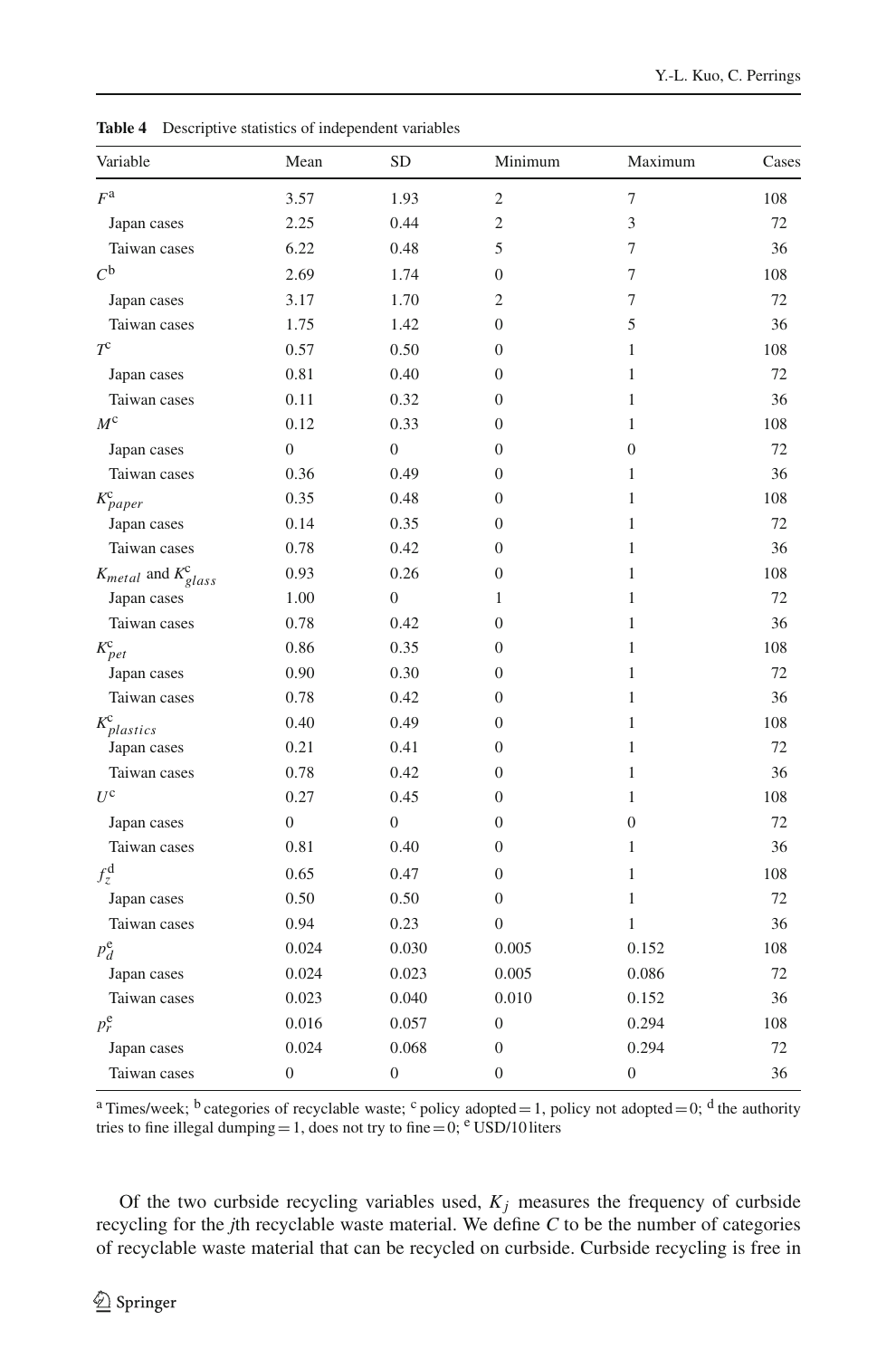most cases except in Sendai City, Nagoya City, Kyoto City, Fukuoka City and Nagasaki City. These cities charge for cans, jars, or PET bottles for curbside recycling by demanding that residents use only authorized bags for collection. The price of these recyclable materials for curbside recycling,  $p_{ri}$ , is the same as the price of non-recyclable collection in those cities.  $p_r$  in Table [4](#page-9-0) is the maximum price of  $p_{rj}$ .

One policy that ensures that residents pay waste collection fees is on-time collection. This policy requires that residents hand garbage bags to haulers rather than leaving them at collection points. Taiwanese cities started to adopt on-time collection during the survey period, and all of them adopted it after 2003. Although both Japan and Taiwan have nominal penalties for illegal dumping and insufficient recycling in national waste management laws or local government laws/rules, the actual penalty depends on cities and cases. The data for nominal fines ( $f_m$  and  $f_b$ ) could not therefore be retrieved through the questionnaire, which instead asked whether the waste management authority implemented fines for illegal dumping, *fz*.

<span id="page-10-0"></span>Taking these features of the waste collection procedures into account led to the following reduced form models for recyclable, non-recyclable wastes and recycling ratio:

$$
r_{jt} = r(p_d, F, p_{rj}, f_z, T, M, K_j, P, Y)
$$
\n(21)

$$
r_t = r(p_d, F, \mathbf{p}_r, f_z, T, C, M, K, P, Y)
$$
 (22)

$$
d_t = d(p_d, F, U, Z, \mathbf{p}_r, f_Z, T, M, K, P, Y)
$$
\n(23)

$$
R_t = R(p_d, F, \mathbf{p}_r, f_z, T, C, M, K, P, Y)
$$
 (24)

In our estimation of these models we tested four functional forms: linear with linear population density, linear with logged population density, log-linear and log-log. By using the method suggested in [Wooldridge](#page-14-23) [\(2003](#page-14-23)), the adjusted  $R^2$  for the log-log was compared with models without the logged dependant variable. This selected the linear and log-linear over the log-log models. The results are reported below.

#### **4 Results**

Residential recycling, waste disposal and waste generation models [\(21\)](#page-10-0), [\(22\)](#page-10-0), [\(23\)](#page-10-0) and [\(24\)](#page-10-0) were estimated for eighteen cities over a six year period, using a panel data analysis implemented with Limdep 8. A summary of the results is presented in Tables [5](#page-11-0) and [6.](#page-12-0) The coefficient of  $p_{ri}$  is unavailable in the recyclable paper model because no city charges for paper recycling. Since the correlation between  $p_{r,i}$  for plastics and  $K_i$  for plastics is high,  $K_i$  in recyclable plastics was also dropped. All models reject the hypothesis that the coefficients are jointly zero at the 99% confidence level. A [Breusch and Pagan](#page-13-5) [\(1980](#page-13-5)) test confirmed that the panel data models performed better than non-panel models, while a Hausman Test [\(Mundlak](#page-14-24) [1978](#page-14-24)) favored a fixed-effects over a random-effects model. The effects of stable national and/or city characteristics are reflected in the city-dummies in the fixed effects models.

All significant coefficients of the models in Tables [5](#page-11-0) and [6](#page-12-0) have the expected signs. The higher the price of non-recyclable collection (the unit price of collection) the higher the recycling ratio, the total quantity of waste recycled, and the quantity of metal, glass and PET bottles recycled. The price elasticity of demand for non-recyclable waste collection services, was derived as follows:  $\varepsilon = \frac{d'-d}{d} / \frac{p_d'-p_d}{p_d} \cong \beta_{p_d} \left( \frac{\bar{p}_d}{\bar{d}} \right)$ ) . This yielded an estimate of −2424.15 without any interaction term (the non-recyclable model in Table [6\)](#page-12-0). Since  $\bar{p}_d$  is 0.024 and  $\bar{d}$ is 839.35, the price elasticity of demand for non-recyclable waste collection services at the average price was found to be 0.069. We note that this is a lower elasticity than has been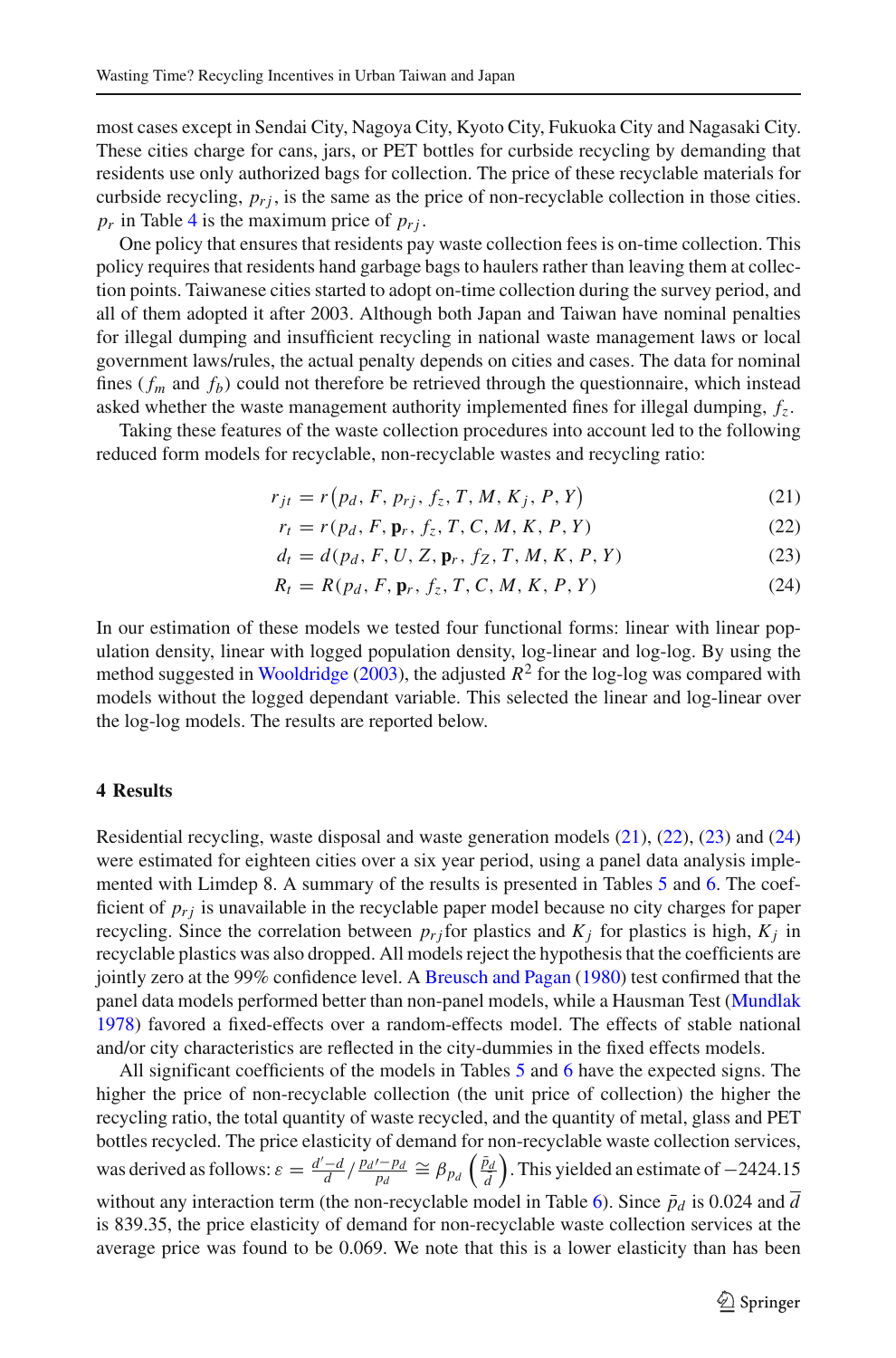<span id="page-11-0"></span>

|                       | Recycling ratio      | Total recyclables     | Recyclable paper    | Recyclable plastics |
|-----------------------|----------------------|-----------------------|---------------------|---------------------|
| $p_d^a$               | $0.028(0.010)$ ***   | 20.49 (10.88)*        | 10.59(9.11)         | 0.70(1.20)          |
| F <sup>a</sup>        | $-0.63(0.17)$ ***    | $-574.56(182.31)$ *** | $-246.20(146.82)$ * | $-11.18(19.29)$     |
| P <sup>a</sup>        | $2.02(0.26)$ ***     | 1791.07 (277.42)***   | 1095.60 (231.34)*** | 111.42 (30.02)***   |
| $\mathcal{C}_{0}^{0}$ | $0.019(0.0074)$ **   | 18.44 (8.01)**        | na                  | na                  |
| $Y^{\text{a}}$        | 0.16(0.15)           | 193.56 (167.54)       | $-12.39(133.04)$    | $-10.43(16.96)$     |
| $\boldsymbol{T}$      | 0.028(0.025)         | 41.21 (26.79)         | $62.53(21.44)$ ***  | 1.35(2.87)          |
| $\boldsymbol{M}$      | $0.063(0.023)$ ***   | 44.40 (25.50)*        | 3.54(20.66)         | 1.60(2.59)          |
| $K_j$                 | $-0.0047(0.013)$     | 11.44 (34.15)         | 44.80 (21.38)**     | $13.38(1.74)$ ***   |
| $f_z$                 | $-0.046(0.044)$      | $-47.71(48.03)$       | $-54.11(40.14)$     | $-4.71(5.13)$       |
| $p_{r,i}$             | $-0.11(0.11)$        | $-91.01(123.16)$      | na.                 | na.                 |
| Adj. $R^2$            | 0.83                 | 0.81                  | 0.73                | 0.72                |
| $F$ -sta.             | 20.39                | 17.38                 | 12.54               | 12.17               |
|                       | Recyclable metal     | Recyclable glass      | Recyclable PET      |                     |
| $p_d$                 | 171.68 (50.71)***    | $60.64(21.63)$ ***    | 40.81 (11.09)***    |                     |
| F                     | $-16.55(4.93)$ ***   | $-0.82(2.10)$         | 0.44(1.08)          |                     |
| P <sup>a</sup>        | 114.53 (46.98)**     | 47.21 (20.04)**       | 58.05 (10.44)***    |                     |
| Y                     | $0.0047(0.0013)$ *** | $-0.00029(0.00056)$   | $0.00053(0.00027)*$ |                     |
| T                     | $-5.06(3.82)$        | $-1.32(1.63)$         | 1.34(0.85)          |                     |
| M                     | $12.46(4.37)$ ***    | 0.86(1.86)            | $3.37(0.89)$ ***    |                     |
| $K_i$                 | 6.22(5.29)           | 2.01(2.26)            | $1.85(0.83)$ **     |                     |
| $f_z$                 | $-0.16(8.42)$        | 0.39(3.59)            | 0.57(1.79)          |                     |
| $p_{r,i}$             | $-25.55(21.33)$      | $-11.29(9.10)$        | 0.44(4.67)          |                     |
| Adj. $R^2$            | 0.72                 | 0.92                  | 0.74                |                     |
| $F$ -sta.             | 11.64                | 49.85                 | 12.44               |                     |

**Table 5** Summary of recycling estimated models (FEM)

Standard error in parentheses

\*, \*\* and \*\*\* Indicate significance at the 0.1, 0.05 and 0.01 levels, respectively

<sup>a</sup> Indicates that the independent variable is in log form

reported in many studies of cities outside the USA.  $p_d$  also decreased total waste generation (source reduction), as shown in the total waste model in Table [6](#page-12-0) but not in the model with an interaction term (total waste-1 model). That means the source reduction may only happened in the Taipei cases which adopted both unit pricing and on-time collection.

More important than the impact of the direct costs of disposal options, however, is the impact of indirect—especially time—costs. The effect of unit pricing in many cities is reinforced by a series of ancillary measures. Specific recycling policies include both the frequency of collection, targeted collection and transparent containers. The higher frequency of nonrecyclable collection decreased the recycling ratio, total recyclables, recyclable paper and metal, largely by reducing the marginal time cost of this disposal option. Mandatory recycling policies also increased recycling and decreased non-recyclable and total waste generation, but the effect varied between recyclable waste materials. Targeted collections of different recyclable materials had a marked effect on recyclable paper, PET bottles and plastics. The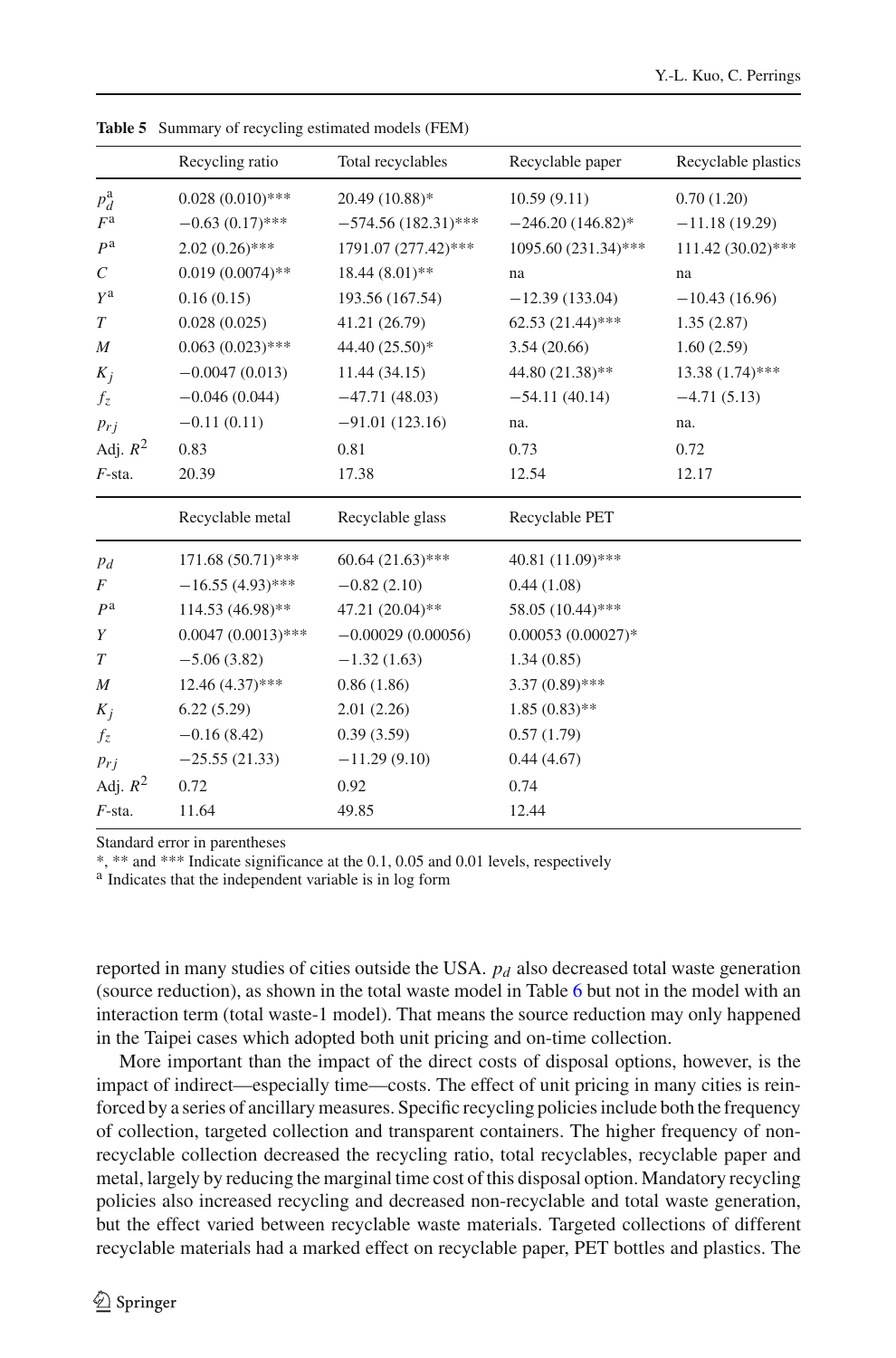<span id="page-12-0"></span>

|                      | Non-recyclable         | Non-recyclable-1       | Total waste            | Total waste-1         |
|----------------------|------------------------|------------------------|------------------------|-----------------------|
| $p_d$                | $-2424.15(573.72)$ *** | $-1675.41(718.45)$ **  | $-1980.19(604.70)$ *** | $-692.15(734.19)$     |
| F                    | 118.29 (56.20)**       | 112.42 (55.66)**       | 54.07 (59.23)          | 43.97 (56.88)         |
| ln(P)                | $-3078.23(522.67)$ *** | $-3162.48(519.08)$ *** | $-1183.00(550.89)$ **  | $-1327.94(530.45)$ ** |
| Y                    | 0.0048(0.015)          | 0.0092(0.015)          | 0.012(0.016)           | 0.020(0.015)          |
| $\tau$               | $-82.61(43.16)^*$      | $-69.99(43.31)$        | 2.75(45.49)            | 24.47 (44.26)         |
| $\boldsymbol{M}$     | $-264.96(49.39)$ ***   | $-260.37(48.90)$ ***   | $-223.58(52.05)$ ***   | $-215.69(49.97)$ ***  |
| K                    | 106.24(95.15)          | 103.38 (94.08)         | 150.31 (100.29)        | 145.39 (96.14)        |
| U                    | $-48.35(106.79)$       | $-50.53(105.58)$       | $-51.89(112.55)$       | $-55.64(107.89)$      |
| $f_z$                | 11.41 (98.71)          | 6.70(97.63)            | $-45.35(104.04)$       | $-53.44(99.76)$       |
| $U^*Z$               | na                     | $-186.84(110.05)^{*}$  | na                     | $-321.42(112.46)$ *** |
| Adj. $R^2$           | 0.79                   | 0.80                   | 0.72                   | 0.74                  |
| <i>F</i> -statistics | 16.95                  | 16.80                  | 11.65                  | 12.51                 |
|                      |                        |                        |                        |                       |

**Table 6** Summary of waste estimated models (FEM)

Standard error in parentheses

\*, \*\* and \*\*\* Indicate significance at the 0.1, 0.05 and 0.01 levels, respectively

policy of using transparent garbage bags only increases paper recycling, possibly because paper is most easily visible.

On-time collection itself had no significant effect on waste disposal. To evaluate the effect of enforcement, however, an interaction term (on-time collection with the adoption of unit pricing) was added. The significant negative interaction term and  $p_d$  shows that the effect of the unit pricing policy has been strengthened by on-time collection (see the non-recyclable-1 model reported in Table [6\)](#page-12-0). We conjecture that this is because on-time collection can decrease the cost of inspection.

Recycling of all kinds was found to increase with population density. Population density was also found to decrease non-recyclable and total waste generation. There are three potential reasons for these finding. One is that due to the higher marginal cost of space, households in high-density areas may consume less physical products than households of equivalent size in low-density areas—reflecting differences in income, and hence generate less waste. A second reason is that the non-depletable external costs of illegal waste disposal are greater the higher the population density of a city. It follows that, other things being equal, high-density cities would be expected to commit more effort into promoting recycling and waste reduction than low density-cities. A third reason is that the household's marginal cost of illegal disposals may be higher in high-density areas, not just because of the non-depletable externality, but also because the probability of detection may be higher.

Finally, whether or not the authority states that it is willing to impose fines for illegal dumping turned out to be insignificant in all models. We note that since this paper focuses only on household's curbside waste and recycling practices, it does not evaluate the effectiveness of policies that require that residents bring recyclables to specific recycling centers under a deposit-refund system or Extended Producer Responsibility.

#### **5 Discussion**

Municipal solid waste is still one of a small class of pollutants that increases monotonically with income. It also increases with population. Indeed, a combination of economic and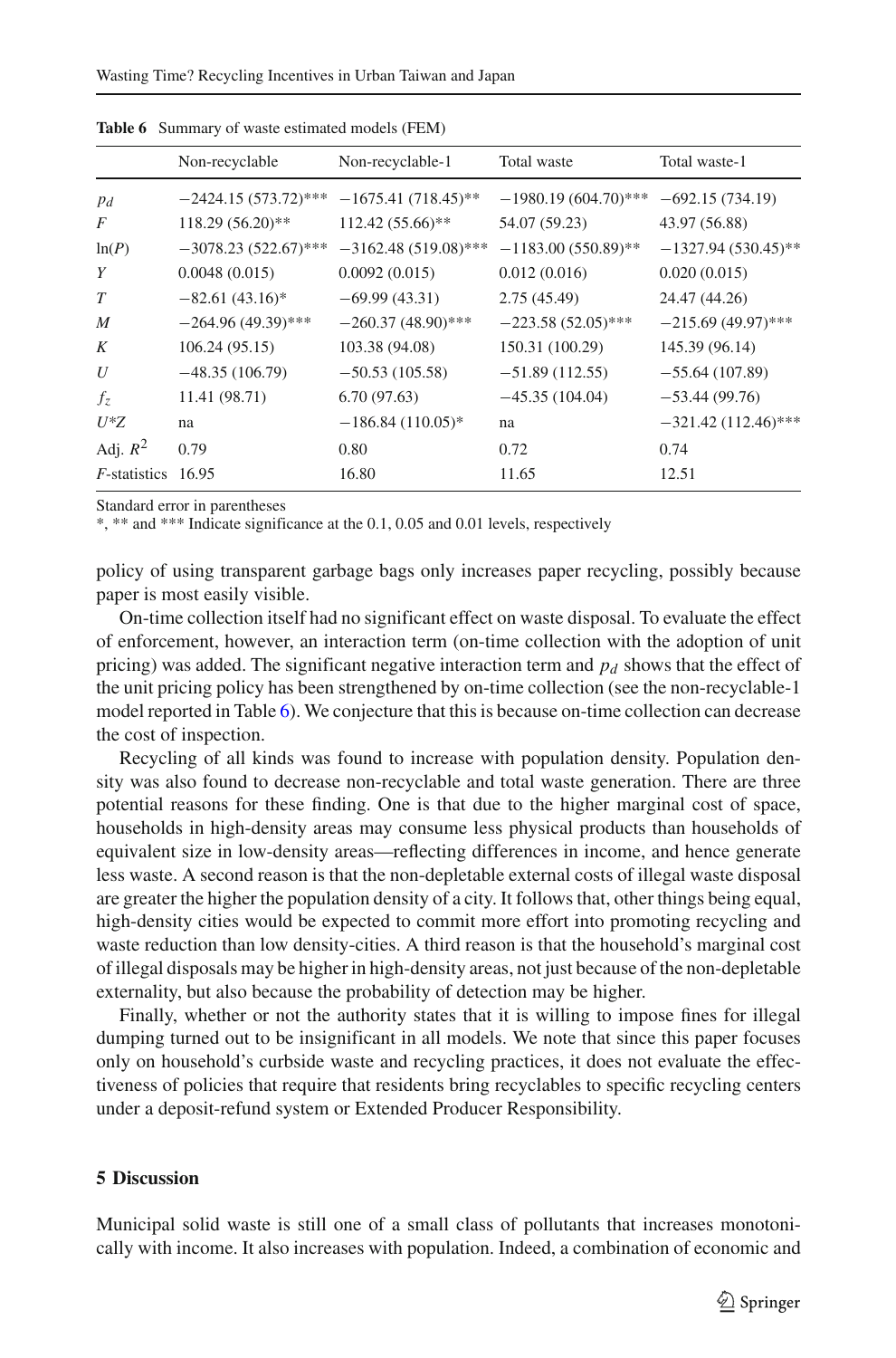population growth is historically the main driver behind the growth of both consumption and the generation of waste products. At the same time, economic and population growth also increases the cost of disposals. On the one hand, the storage or illegal disposal of waste materials imposes greater human health costs—by the effect it has on the abundance of disease vectors, the quality of surface water flows, and the like—the more dense the human population. Economic and population growth both strengthen the incentive to address the waste burden in cities.

We used data for 18 high-density cities in Taiwan and Japan to evaluate the effects of waste management policies that typically include an array of measures, including unit pricing, mandatory recycling, the effect of punishing on non-compliance, transparency of waste containers and the frequency of waste and recycling collections. Our results show that unit pricing and mandatory recycling can both significantly decrease waste disposal and increase recycling, but that the effectiveness of both measures depends on a series of ancillary mechanisms, each of which has more or less direct effects on the remaining costs of disposal options. The higher frequency of non-recyclable collection, for example, reduces the time costs of this form of disposal. A transparent garbage bag policy increases paper recycling and decreases disposal to landfills by increasing the likelihood that illegal disposal of this form of waste will be detected. This is incidentally that unit pricing is reinforced by on-time collection, primarily designed to make the street clean. This policy becomes providing a chance for haulers to check the usage of paid bag after unit pricing was adopted.

Increased illegal disposal is potentially one of the costs of unit pricing. We found that illegal dumping did not increase after unit pricing was adopted, whereas the recycling ratio increased significantly. Whether or not waste management authorities declare their willingness to impose fines for illegal dumping turned out to have no significant effect on either disposal to landfill or recycling. Since data on illegal dumping cannot be retrieved from official statistics, the cross price elasticity of demand for this disposal option cannot be estimated.

Ultimately, the critical factor in determining household recycling strategies is the time cost involved in alternative disposal options. Direct charges for disposal—the price of 'legal' garbage bags, or the expected penalty for illegal disposal—are the prime determinant of household decisions on disposal to landfill. However, direct charges do not determine all recycling decisions. These are dominated by the time cost of disposal options. People dislike 'wasting' time in recycling. Moreover, the wealthier a community is, the larger the time cost looms. It follows that the most effective measures reduce the marginal cost of favored disposal options or raise the marginal cost of unfavored options, either directly or through the disposal and recycling collection protocols that affect the time cost of those options.

#### **References**

- <span id="page-13-5"></span>Breusch TS, Pagan AR (1980) The lagrange multiplier test and its applications to model specification in econometrics. Rev Econ Stud 47(1, Econometrics Issue):239–253
- <span id="page-13-0"></span>Cole MA, Rayner AJ, Bates JM (1997) The environmental Kuznets curve: an empirical analysis. Environ Dev Econ 2:401–416
- <span id="page-13-1"></span>Dijkgraaf E, Gradus RHJM (2004) Cost savings in unit-based pricing of household waste—the case of The Netherlands. Resour Energy Econ 26(4):343–410
- <span id="page-13-4"></span>Fullerton D, Kinnaman TC (1995) Garbage, recycling, and illicit burning or dumping. J Environ Econ Manage 29:78–91
- <span id="page-13-2"></span>Fullerton D, Kinnaman TC (1996) Household responses to pricing garbage by the bag. Am Econ Rev 86(4):971–984
- <span id="page-13-3"></span>Hong S, Adams RM (1999) Household responses to price incentives for recycling: some further evidence. Land Econ 75(4):505–514